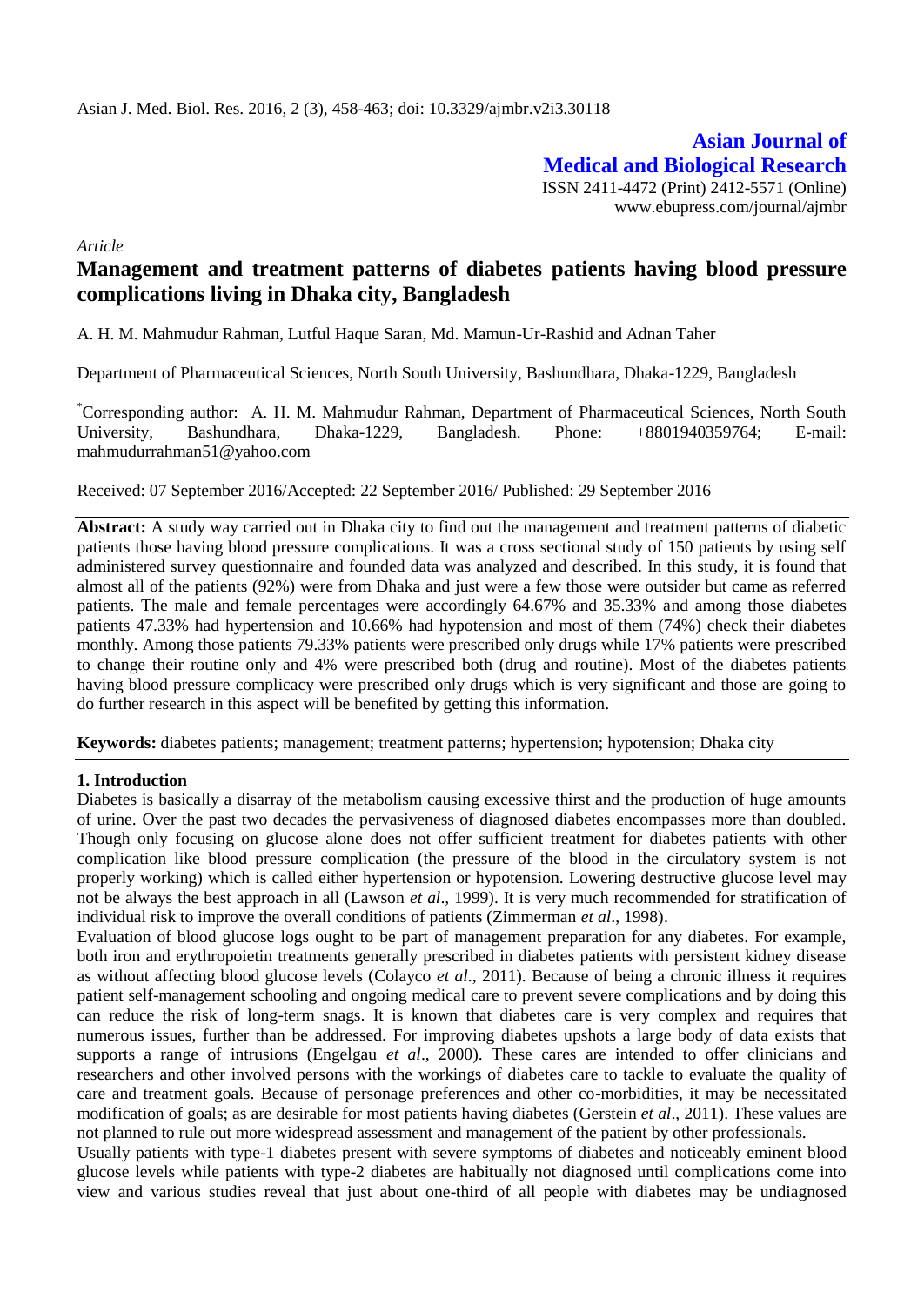globally. A physician-coordinated squad; such squad may comprise but are not partial to physicians, nurses, pharmacists, dietitians and mental health professionals with a special interest in diabetes are needed to provide medical care and it is vital to joint and incorporated team approach (Jovanovic *et al*., 2000). And those having blood pressure complications beside diabetes need special care as diabetes and complications both are life threatening for patients.

The management diagram should be devised as an individualized therapeutic alliance among not only the patients and family but also the other members of the health care team. Whichever plan should be familiar with diabetes self-management schooling as an integral constituent of care. In emergent the plan, deliberation should be given to not only the patient's age and conditions and work schedule (NG *et al*., 2010) but also physical goings-on (Pan *et al*., 1997) eating outline and existence of complications of diabetes and other medical situation and most importantly controlling blood pressure.

In Bangladesh, diabetes is one of the leading health problems nowadays. It is becoming more challenging to manage and offer appropriate treatments to the people those are suffering from diabetes and blood pressure complications particularly the most populous city, Dhaka. There was lot of research completed basically on pharmacology but there is no significant research on treatment and management of diabetes in this country specially those having blood pressure complications. This is because the study was conducted and it was basically focused on managing and treatment patterns of diabetes patients especially those had blood pressure complications.

## **2. Materials and Methods**

It was a cross sectional study and was carried out at outdoor of BIRDEM General Hospital and outdoor of BIHS General Hospital in Dhaka City. The study was conducted from September 2015 to March 2016. The interviews of patients were carried out by previously made well structured and self-administered questionnaire (Annexure 1) and the questionnaire required patient responses and before using the questionnaire in the study, it was tried on some patients to check whether they were able to understand and response. As it was a voluntary participation, those felt interested participated in the survey. Data were collected through survey sheets and then transferred into the Microsoft Excel Spreadsheet 2010 (Microsoft Corp., USA). The analysis was done using SPSS software version 16. The statistical analysis and graphical presentations were performed. Representation of the data was performed as percentage, frequency, mean, and ratio.

Annexure 1 SURVEY QUESTION:

- $\triangleright$  Name:
- $\triangleright$  Age: \_\_\_\_\_
- $\triangleright$  Gender:  $\_$
- > Occupation: \_\_\_\_\_
- > Address: \_
- $\triangleright$  Suffering from diabetes (duration) : \_\_\_\_\_
- $\triangleright$  Frequency of check up:
- $\triangleright$  Current blood pressure:
- $\triangleright$  Types of treatment: a) Drug b) routine c) Drug+routine both
- $\triangleright$  If drug, which type of drugs?
- a) oral tables b) insulin

# **3. Results and Discussion**

The total number of patients was 150 (n=150). It is initiated that 92% patients were from Dhaka and only 8% were from outside of Dhaka as they are referred from all over Bangladesh. In this study group 64.67% (n=97) were male and 35.33% (n=53) were female and 1.8:1 is male-female ratio. Among these patients, 15.33% male and 12% female were 50-59 age range which is highest among all and after that range, 10.67% male and 8.67% female were 40-49 age range and so on (Figure 1). It is also noted that 42.7 and 38.2 were the mean ages of male and female accordingly (Figure 2). If we consider about their occupation, 28% were businessman, 13.33% were service holder, and 18% were retired and 30.67% were housewife, 1.3% were in teaching profession and 8.6% did not feel interest to share (Figure 3).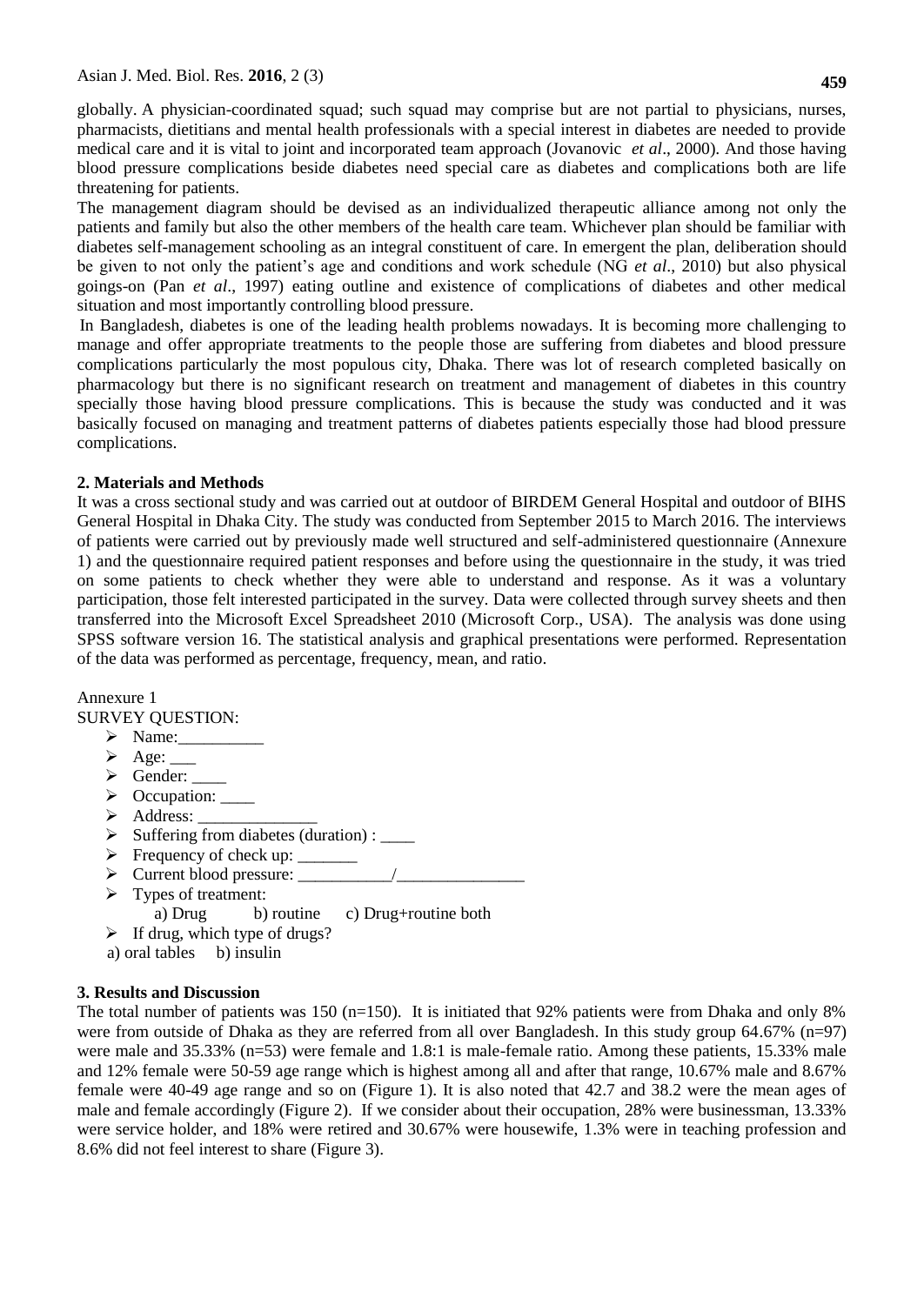

**Figure 1. Gender Ratio of diabetes patients.**



**Figure 2. Age range of diabetes patients.**



**Figure 3. Occupation types of diabetes patients.**

Among these diabetes patients, 47.33% patients had hypertension and 10.66% patients have hypotension and there were some patients found they were aware about their blood pressure (Figure 4). If we try to correlate between occupation and blood pressure complication, housewife and those were performing business had most percentage of blood pressure complicacy in this study group (Figure 5). There were a few numbers of patients in this study faction, their current blood pressure conditions were normal in range.



**Figure 4. Diabetes patients having hypertension or hypotension.**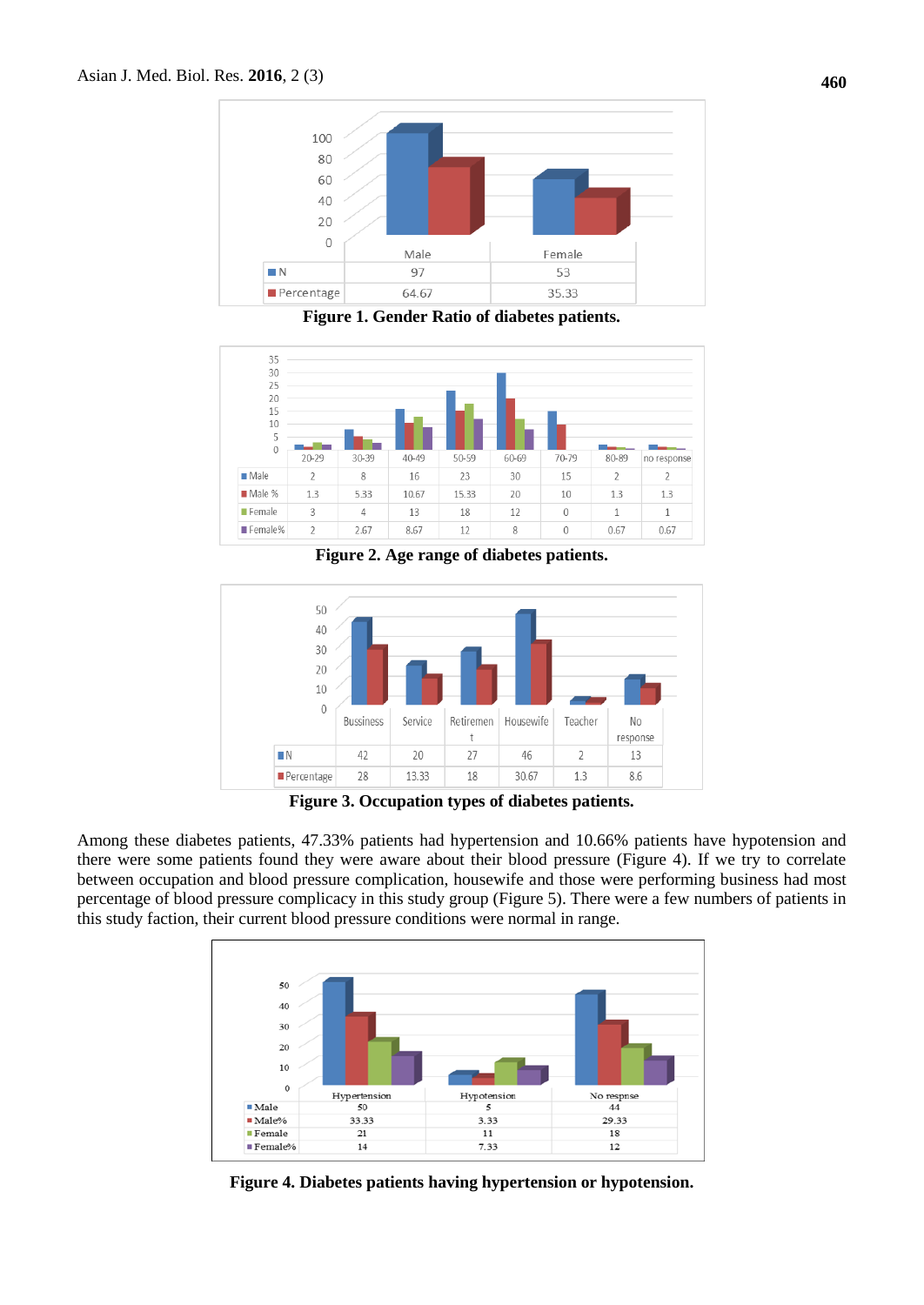

**Figure 5. Occupation of diabetes patients with BP complication.**

If we consider some major managing aspects duration of diabetes and frequency of check up comes first. In this study it is found that, 7% patients are suffering from diabetes less than 1 year while 41% from 1-5 years, 18% from 6-10 years and 34% from more than 10 years. Their frequencies of check up are accordingly given: 9% daily, 15% weekly, 74% monthly, and 2% yearly (Figure 6).



**Figure 6. Key managing factors of diabetes mellitus.**



**Figure 7. Types of treatments provided to the diabetes patients.**

It is found that, 79.33% patients were prescribed only drugs which is most in percentage despite the fact that 17% patients were prescribed to change their routine and a few patients (4%) were prescribed both (drug and routine) and there were some patients not having clear concept about their treatment those were considered no responses (Figure 7). It is also perceptible that most of prescribed drugs were insulin and very few amounts were oral tablets. Among those tablets there were not only for diabetes but also for other diseases including hypertension and hypotension. It is proved that there is a brawny epidemiological association between hypertension in diabetes and adverse results of diabetes.

The result shows the basic treatment or medication patterns of diabetes patients those having blood pressure complication. Hypertension is an enormously frequent comorbid condition in diabetes, affecting around 20% to 60% of patients with diabetes, depending on obesity and age and so on (American Diabetes Association *et al*.,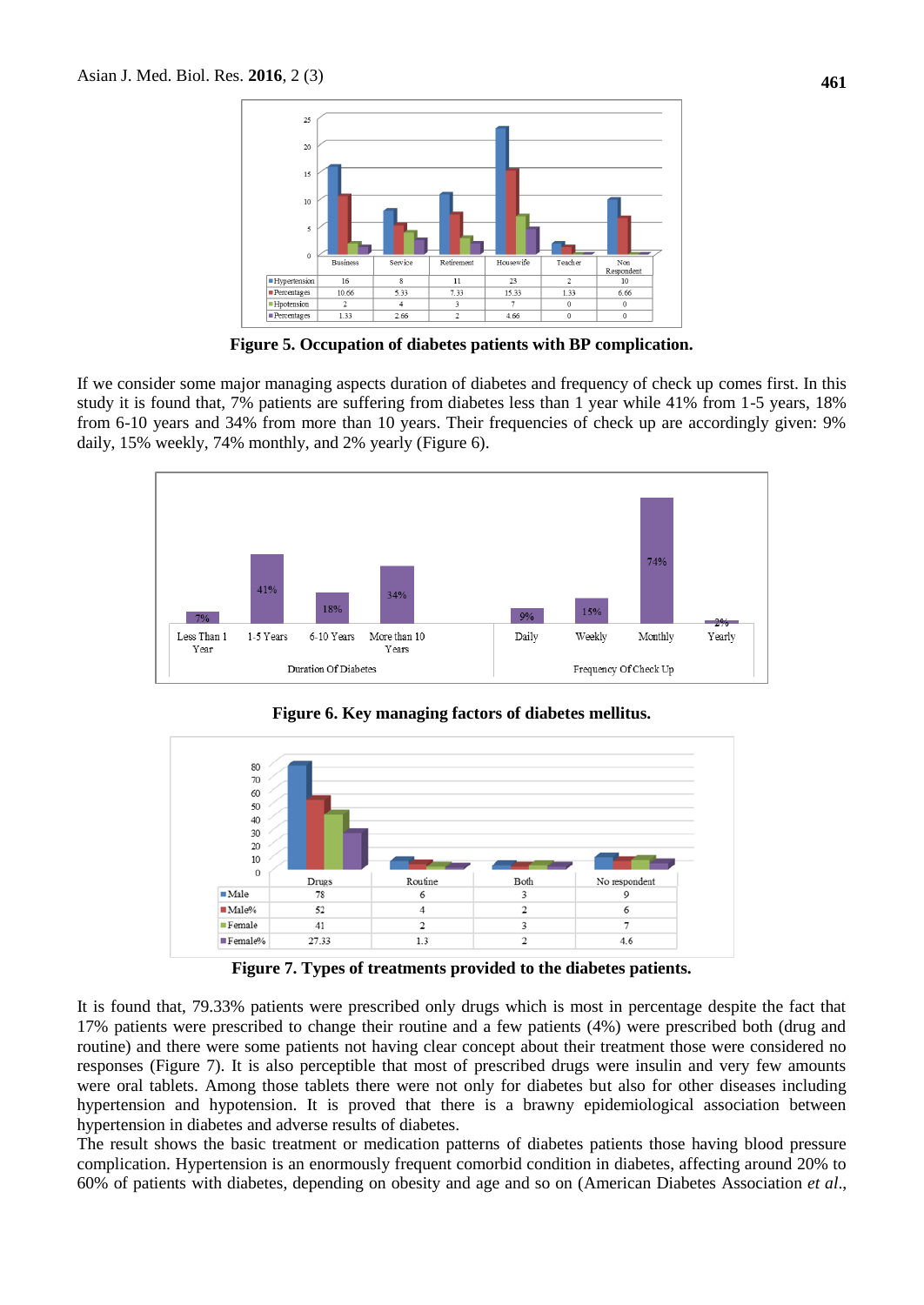Asian J. Med. Biol. Res. **2016**, 2 (3)

2000**;** American Diabetes Association *et al*.**,** 2001; American Diabetes Association *et al*., 2003)**.** It is found in various researches that dietary administration with rational sodium restriction has been effectual in reducing blood pressure in individuals with crucial hypertension (Skyler *et al***.,** 1998)**.** Several controlled studies have looked at the association among weight loss and blood pressure decrease. Weight decrease can lessen blood pressure self-governing of sodium intake and in addition can advance blood glucose and also lipid levels (Stratton *et al*., 2000)**.**

It is very obvious that lots of people will need three or additional drugs to achieve the recommended objective. Accomplishment of the target blood pressure aim with a course of therapy that does not construct burdensome side effects as well as is at reasonable cost to the patient is almost certainly additional important than the exact drug strategy (Tuomilehto *et al*., 2001)**.** Blood pressure ought to be measured at each routine diabetes rendezvous.

### **4. Conclusions**

The study reveals that, most of the patients were from Dhaka and only a few were from outside of Dhaka and they were referred. We can make a conclusion that, most number of the patients were prescribed no more than drugs while few patients were prescribed to change their routine only and an incredibly few (Only 4%) were prescribed both (drug and routine). As it was not a deep research, further research should be done in this aspect and this information of this study will be very helpful.

#### **Acknowledgements**

We would like to thank those patients for providing their treatment information and the staffs of BIRDEM General Hospital and BIHS General Hospital for their cooperation.

### **Conflict of interest**

None to declare.

#### **References**

- American Diabetes Association, 2001. Postprandial blood glucose (Consensus Statement). Diabetes Care, 24:775–778.
- American Diabetes Association, 2000. Type 2 diabetes in children and adolescents (Consensus Statement). Diabetes Care, 23:381–389.
- American Diabetes Association, 2003. Gestational diabetes mellitus (Position Statement), Diabetes Care, 26(Suppl. 1): S103–S105.
- Colayco DC, F Niu, JS McCombs and TC Cheetham, 2011. A1C and cardiovascular outcomes in type 2 diabetes: a nested case-control study. Diabetes Care, 34:77-83.
- DCCT/EDIC Research Group, 2000. Retinopathy and nephropathy in patients with type 1 diabetes four years after a trial of intensive therapy. N. Engl. J. Med., 342: 381–389.
- Expert Committee on the Diagnosis and Classification of Diabetes Mellitus, 2003. Report of the Expert Committee on the Diagnosis and Classification of Diabetes Mellitus. Diabetes Care, 26(SUPPL. 1): S5–S20.
- Engelgau ME, KMV Narayan and WH Herman, 2000. Screening for type 2 diabetes (Technical Review). Diabetes Care, 23:1563–1580.
- Gerstein HC, ME Miller, S Genuth, F Ismail-Beigi, JB Buse, DC Jr Goff, *et al*., 2011. Long-term effects of intensive glucose lowering on cardiovascular outcomes. N. Engl. J. Med., 364: 818-828.
- Jovanovic L (Ed.), 2000. Medical Management of Pregnancy Complicated by Diabetes, 3rd ed. Alexandria, VA, American Diabetes Association.
- Lawson ML, HC Gerstein, E Tsui and B Zinman, 1999. Effect of intensive therapy on early macrovascular disease in young individuals with type 1 diabetes, Diabetes Care, 22(Suppl. 1): B35–B39.
- National Center for Health Statistics, 2012. National Center for Chronic Disease Prevention and Health Promotion, ed. Crude and age-adjusted percentage of civilian noninstitutionalized adults with diagnosed diabetes, United States, 1980–2010. Atlanta, GA: Centers for Disease Control and Prevention, Division of Diabetes Translation.
- Ng JM, M Cooke, S Bhandari, SL Atkin and ES Kilpatrick, 2010. The effect of iron and erythropoietin treatment on the A1C of patients with diabetes and chronic kidney disease. Diabetes Care, 33:2310-2313.
- Pan XR, GW Li, YH Hu, JX Wang, WY Yang, ZX An, ZX Hu, J Lin, JZ Xiao, HB Cao, PA Liu, XG Jiang, YY Jiang, JP Wang, H Zheng, H Zhang, PH Bennett and BV Howard, 1997. Effects of diet and exercise in